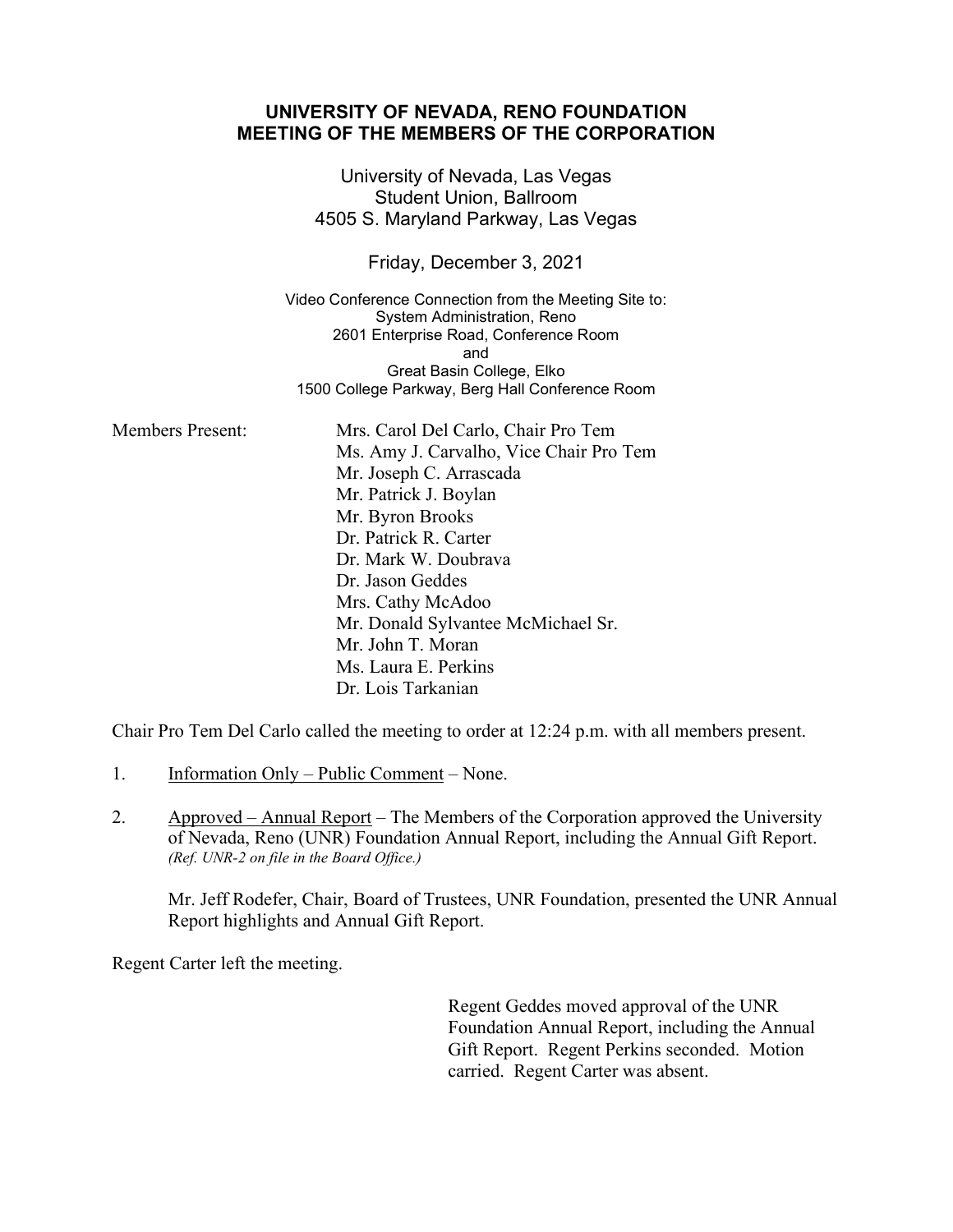3. Information Only – Officers – The UNR Foundation presented the following individuals selected by the UNR Foundation Board of Trustees to serve as officers for the 2022 Executive Committee: *(Ref. UNR-3 on file in the Board Office.)*

> Mr. Jeffrey R. Rodefer, Chair Ms. Ann Morgan, Chair-Elect Ms. Felicia O'Carroll, Vice-Chair, Audit and Finance Mr. James Pagliarini, Vice-Chair, Development Mr. Frank Gallagher, Vice-Chair, Gift Acceptance and Acquisitions Ms. Ann Morgan, Vice-Chair, Governance Mr. Mark Denzler Vice-Chair, Investment Ms. Stephanie Kruse, Vice-Chair, Nominating Ms. Janet Mello, Vice-Chair, Special Events and Public Affairs Ms. Sara Lafrance, Member-at-Large Dr. Patricia Miltenberger Edgington, Member-at-Large Dr. Mick Hitchcock, Immediate Past Chair

- 4. Approved Consent Items The Members of the Corporation approved the UNR Foundation Consent Items.
	- 4a. Approved Financial Statements and Management Letter The Members of the Corporation approved the UNR Foundation Financial Statements for the year ended June 30, 2021, and the Athletic Association, University of Nevada Financial Statements for the year ended June 30, 2021, along with the top 10 payee schedules. There are no Management Letters. *(Refs. UNR-4a(1) and UNR-4a(2) on file in the Board Office.)*
	- 4b. Approved Appointments The Members of the Corporation approved the appointment of the following individuals to the UNR Foundation Board of Trustees for terms 2022-2023: *(Ref. UNR-3 on file in the Board Office.)*
		- Mr. Mark Denzler Ms. Tamara Dermody Mr. John Desmond Mr. Daniel Lofrese Mr. Kevinn Pinkney Mr. Gerald C. Smith Mr. Brian Wallace